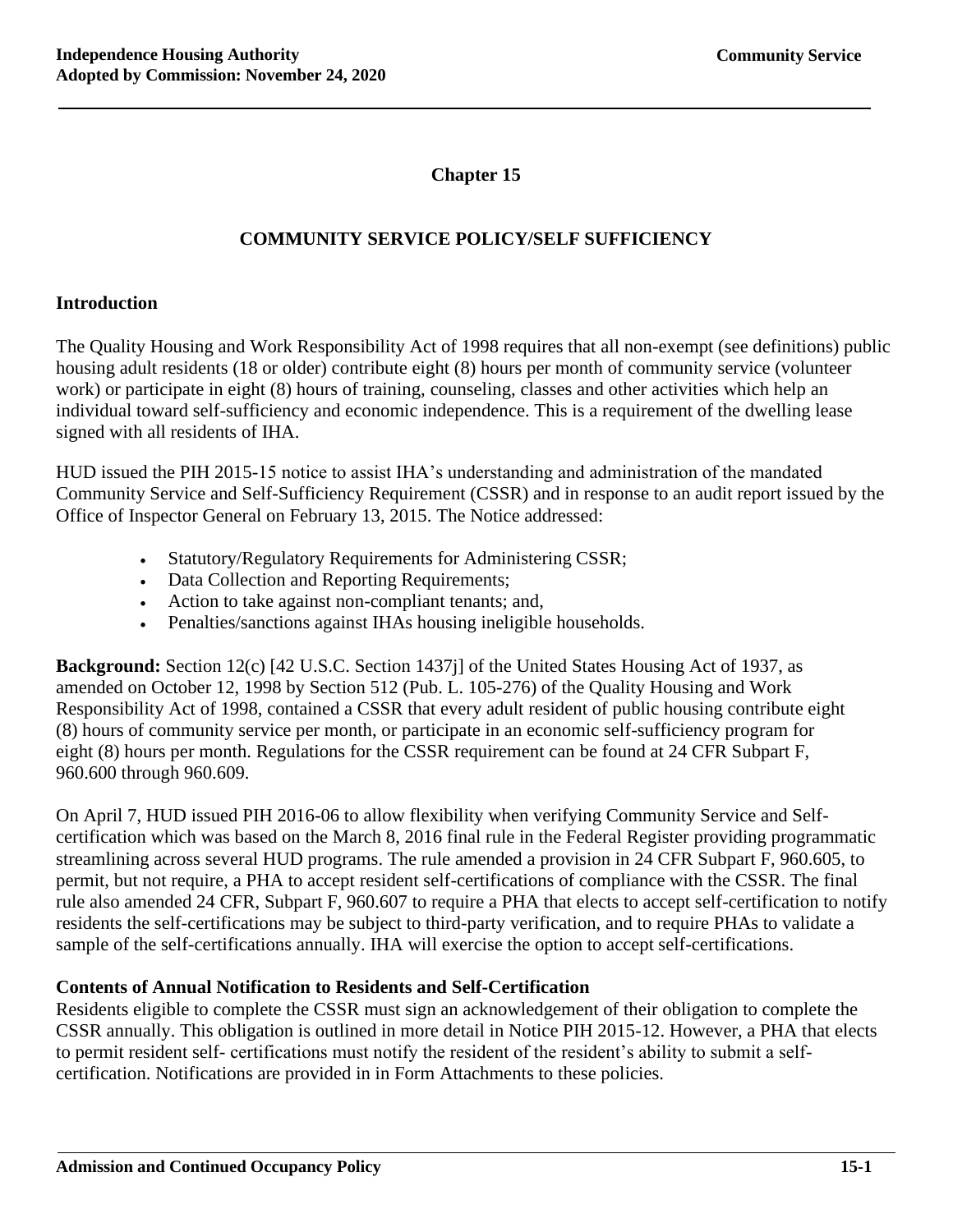As required in Section 11 of Notice PIH 2015-12, in order to determine compliance with CSSR, at each regularly scheduled rent re-examination, each non-exempt family member presents a signed certification on a form provided by the PHA of CSSR activities performed over the previous twelve (12) months. IHA has developed a standardized form with places for signature confirmation by supervisors, instructors, or counselors certifying the number of hours contributed. IHA elects to permit self-certifications and IHA's developed form includes the following information:

- a statement that the resident has completed the number of hours listed and this statement is subject to penalties of perjury;
- the number of hours and type of activity (community service or self-sufficiency) that the resident completed;
- the name of the organization or person for which the activity was completed;
- the address of the organization or person;
- the phone number of the organization or person; and
- a contact person in the organization or the person for which the activity was completed.

If a resident completes their CSSR obligation for more than one organization or person during the course of a year, the resident must complete one self-certification for each organization or person for which the resident performed the CSSR activity.

**IHA Policies:** IHA chooses to accept resident self-certifications of compliance with CSSR and has made updates its CSSR policies prior to accepting resident self-certifications. Further, IHA understands that when it elects to accept self-certifications, it may only may do so prospectively after making necessary policy changes. For residents under lease at the time IHA amends its policies, IHA must review annual compliance and obtain third party verification for that lease cycle. However, for any subsequent lease cycles beginning after IHA has adopted the policy change, IHA may accept resident self-certifications for those periods. IHA may not accept resident self-certifications for a tenant subject to a work-out agreement until the resident has completed, and the IHA has verified through a third party, that the resident has completed the required hours.

**Sampling Methodology and Validation Requirements:** As required by amended 24 CFR Part 960.605, IHA elects to accept self-certifications must validate a sample of self-certifications with the third-party for whom the resident completed the community service or self-sufficiency activity. The sample of self-certifications IHA validates must be a statistically valid, random sample. These policies provide the appropriate sampling methodology to be used by IHA when determining how many self- certifications must be validated annually.

The universe of self-certifications should only include residents that submitted a self-certification, and should not include:

- Residents that are under the age of 18 years or 62 years or older;
- Residents that are exempt;
- Residents for which IHA receives third party verification of completion with CSSR; and
- Residents that did not complete the required CSSR.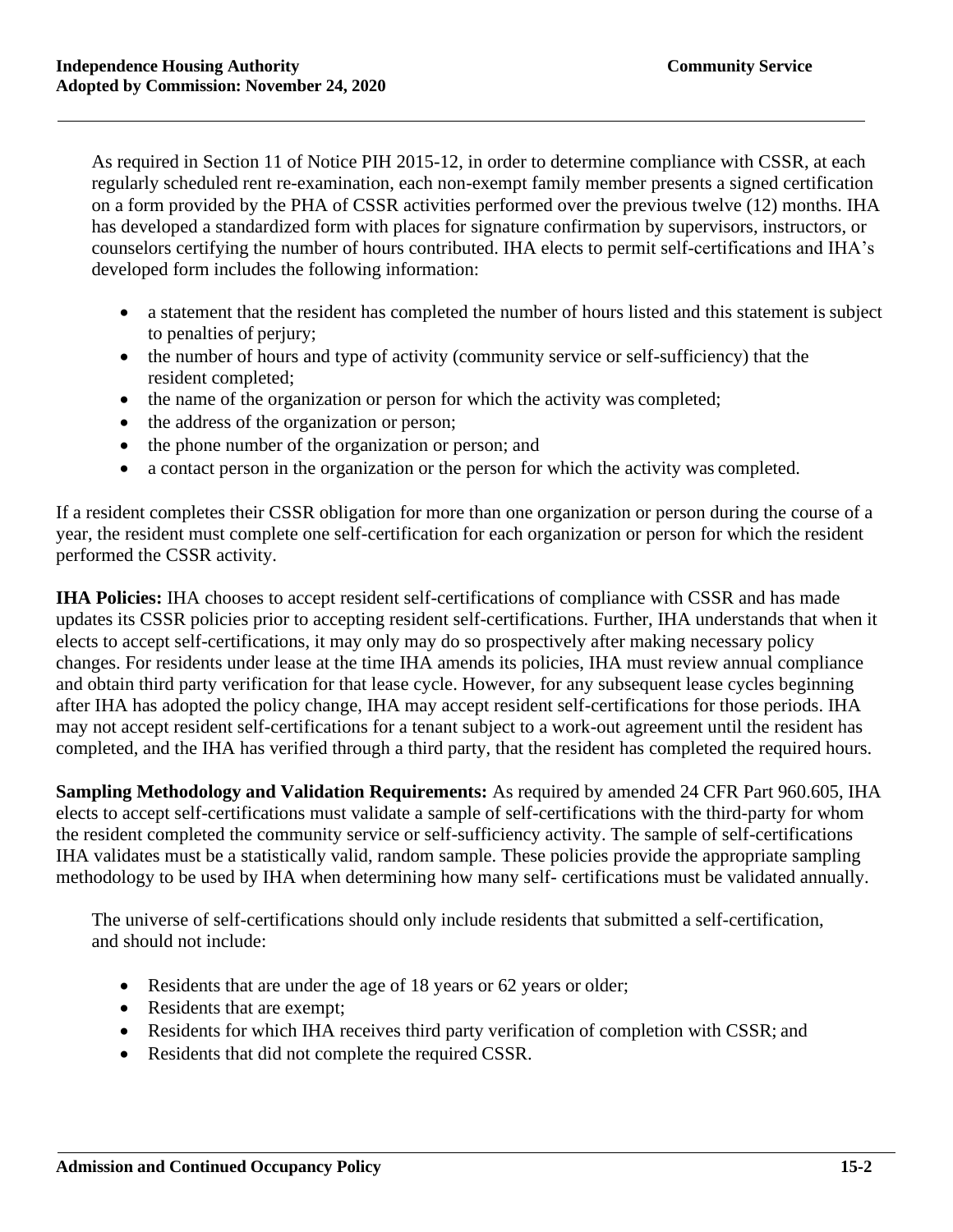Because the number of resident's subject to the CSSR is constantly in fluctuation due to unit turnover, resident employment, etc., IHA must choose a point in time annually to calculate the universe of selfcertifications received during the previous 12 months. However, IHA does not need to wait until the end of the 12-month period to begin validating self-certifications. For example, IHA can reasonably determine the expected number of self-certifications to be received throughout the 12-month period may validate the appropriate sample of self-certifications during the 12-month period rather than waiting until the end of that time period, subject to any necessary reconciliations once the final universe and sample size is determined.

To validate a self-certification, IHA must obtain third-party documentation that includes, at a minimum, the name of the organization or person, the number of hours completed by the resident, a signature from the appropriate staff person within the third-party organization or person and that staff person's contact information. Consistent with the written third-party verification techniques outlined in Notice PIH 2010-19, IHA may accept third-party generated documentation directly from the third-party or from the resident.

**Treatment of Fraudulent Self-Certifications:** In the event IHA determines a resident has submitted a fraudulent self-certification, IHA must provide a notice of noncompliance to the resident pursuant to 24 CFR 960.607. If the resident agrees to sign a work-out agreement, IHA must obtain written third-party documentation of the resident's compliance with the requirements of the workout agreement. Should the resident refuse to enter into a work-out agreement pursuant to the notice of noncompliance, IHA must take steps to terminate the tenancy of the resident. For more information on this process, see Notice PIH 2015-12.

**HUD Oversight:** IHA elects to accept self-certifications and must retain the self-certification, any third party validation, and any information related to fraudulent self-certifications in the resident's file for at least two years from the date the documents are received by IHA for possible HUD review. As part of HUD's oversight and regulatory review processes, and on a risk basis, HUD may review IHA's administration of CSSR, resident self-certifications, and sample validations.

**Statutory/Regulatory Requirements for Administering CSSR:** Community Service is "The performance of voluntary work or duties that are a public benefit, and that serve to improve the quality of life, enhance resident self-sufficiency, or increase resident self-responsibility in the community. Community service is not employment and may not include politica1 activities." (See 24 CFR 960.601(b)).

Community service and economic self-sufficiency requirements mandate that each nonexempt adult household member (18 years or older) shall either contribute 8 hours per month of community service, or participate in an economic self-sufficiency program for 8 hours per month (see 24 CFR 960.603(a)). The requirements can also be met by performing a combination of 8 hours of community service and participation in an economic self-sufficiency program. The required community service or self-sufficiency activity may be completed at 8 hours each month or may be aggregated across a year. Any blocking of hours is acceptable as long as 96 hours is completed by each annual certification.

IHA requires residents to verify compliance annually, at least 30 days before the expiration of the lease term. Self-certification by residents is now acceptable as a form of verification.

**Administrative Provisions: IHA** must develop a local policy for administration of the CSSR for public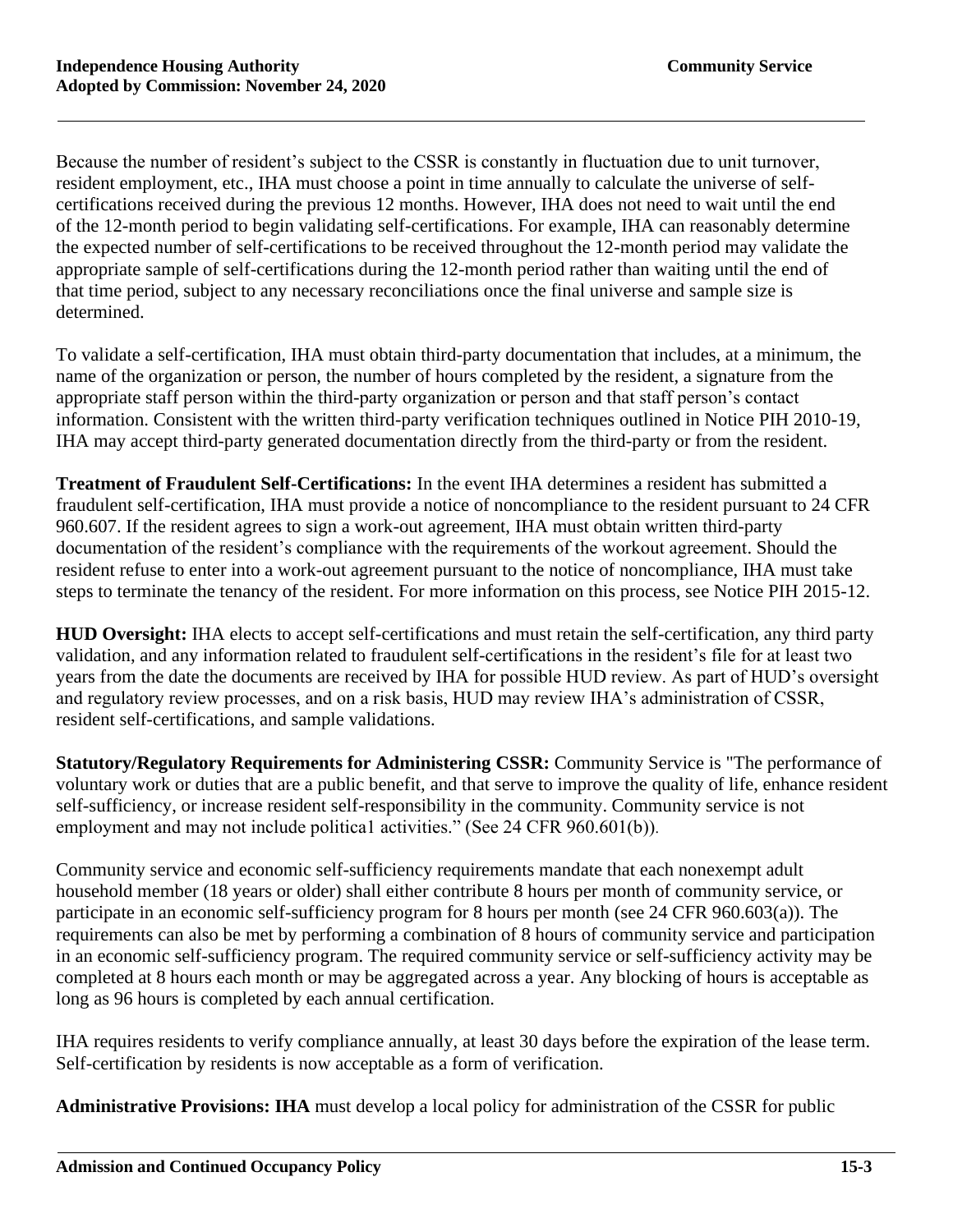housing residents (see 24 CFR 960.605(a)) within the Admissions and Continued Occupancy Policies (ACOP). Elements of the CSSR policy include, but are not limited to, the PHA responsibility to administer the requirement; eligible and non-eligible activities; exemptions from the requirement; and compliance review standards. These elements are described further in this document.

IHA may administer qualifying community service and self-sufficiency activities directly, or make the activities available to residents through a contractor or partnership with qualifying organizations (including resident organizations), community agencies, or institutions (see 24 CFR 960.605(b)). In administering the CSSR, the IHA may provide names and contacts of agencies offering opportunities for residents, including persons with disabilities, to fulfill their community service obligations. In administering the CSSR, IHA may choose to coordinate with social service agencies, local schools and human service offices to develop a referral list of names and agency contacts. If IHA administers a ROSS or Family Self-Sufficiency program, IHA may wish to engage the Program Coordinating Committee in this endeavor. IHA is encouraged to create agreements with local organizations, including faith-based and community organizations, to assist CSSR. Specifically, such agreements would allow local organizations to advertise their programs, assist with transportation, child-care or other barriers to CSSR attainment and verify hours within individual monthly logs. HUD strives to provide maximum flexibility to IHA to allow successful CSSR implementation without adding excessive costs or administrative burdens (see 24 CFR 960.605(b)).

### **A. GENERAL PROVISIONS**

- **1. Community Services:** Eligible community service activities include, but are not limited to, serving at:
	- A. Local public or nonprofit institutions, such as schools, Head Start Programs, before-or afterschool programs, childcare centers, hospitals, clinics, hospices, nursing homes, recreation centers, senior centers, adult daycare programs, homeless shelters, feeding programs, food banks (distributing either donated or commodity foods), or clothes closets (distributing donated clothing);
	- B. Nonprofit organizations serving IHA residents or their children, such as: Boy or Girl Scouts, Boys or Girls Club, 4-H Clubs, Police Activities League (PAL), organized children's recreation, mentoring, or education programs, Big Brothers or Big Sisters, Garden Centers, community cleanup programs, beautification programs;
	- C. Programs funded under the Older Americans Act, such as Green Thumb, Service Corps of Retired Executives, senior meals programs, senior centers, Meals on Wheels;
	- D. Public or nonprofit organizations dedicated to seniors, youth, children, residents, citizens, specialneeds populations or with missions to enhance the environment, historic resources, cultural identities, neighborhoods or performing arts;
	- E. IHA housing to improve grounds or provide gardens (so long as such work does not alter the IHA's insurance coverage); or work through resident organizations to help other residents with problems, including serving on the Resident Advisory Board, outreach and assistance with IHArun self- sufficiency activities including supporting computer learning centers; and,
	- F. Care for the children of other residents so parents may volunteer.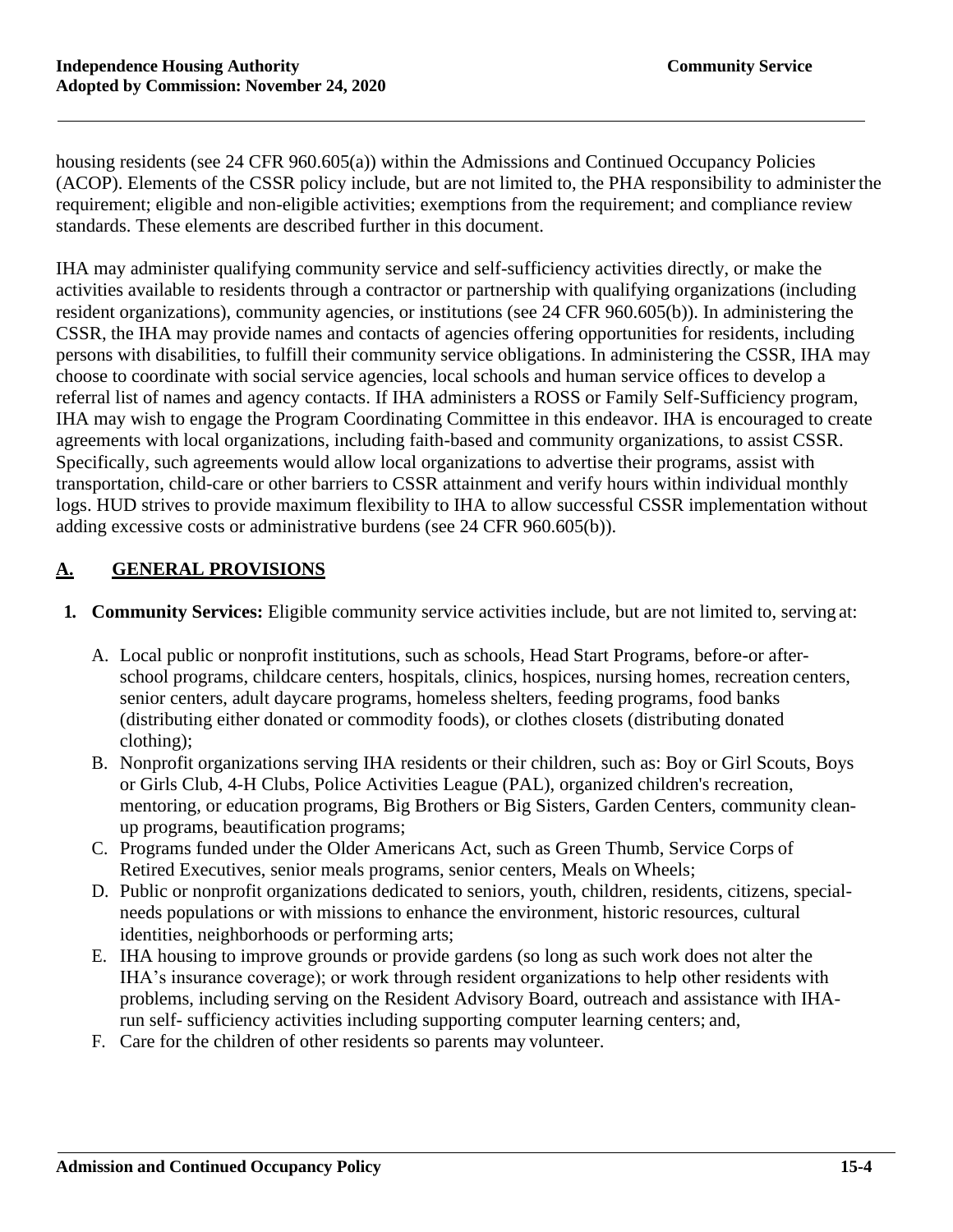IHA may form policy in regards to accepting community services at profit-motivated entities, acceptance of volunteer work performed at homes or offices of general private citizens, and court-ordered or probation-based work.

Pursuant to 24 CFR 960.609, IHA may not substitute community service activity performed by a resident for work ordinarily performed by a IHA employee. However, residents may do community service on IHA property or with or through IHA programs to assist with or enhance work done by a IHA employee.

**Self-Sufficiency:** Eligible self-sufficiency activities include, but are not limited to:

- A. Job readiness or job training while not employed;
- B. Training programs through local One-Stop Career Centers, Workforce Investment Boards(local entities administered through the U.S. Department of Labor), or other training providers;
- C. Higher education (junior college or college);
- D. Apprenticeships (formal or informal);
- E. Substance abuse or mental health counseling;
- F. Reading, financial and/or computer literacy classes;
- G. English as a second language and/or English proficiency classes;
- H. Budgeting and credit counseling.
- I. Any activity required by the Department of Public Assistance under Temporary Assistance for Needy Families (TANF).
- J. Employment and Training programs
- K. Homeownership educational programs or seminars (offered by IHA and other community organizations)
- L. Any kind of class that helps a person move toward economic independence

**CSSR Partnerships:** If IHA has a ROSS Service Coordinators program or Family Self-Sufficiency (FSS) program, IHA may coordinate Individual Training and Services Plans (ITSPs) with CSSR. The ITSP is a tool to plan, set goals and track movement towards self-sufficiency through education, work readiness and other supportive services such as health, mental health and work supports. Specific CSSR activities may be included in ITSPs to enhance a person's progress towards self-sufficiency. Regular meetings with IHA coordinators may satisfy CSSR activities and IHA Service Coordinators or FSS Program Coordinators may verify community service hours within individual monthly logs.

**Exempt Residents:** IHA is required to set out in their Admissions and Continuing Occupancy Policy (ACOP) how the IHA determines if an individual is exempt from the CSSR and the documentation needed to support the exemption. Exemptions for adult residents, as codified at 24 CFR 960.601, include persons who are:

- A. 62 years or older;
- B. 1. Blind or disabled, as defined under 216(i)(1) or 1614 of the Social Security Act (42 U.S.C. Section  $416(i)(1)$ ; Section 1382c), and who certify that, because of this disability, she or he is unable to comply with the service provisions of this subpart, or
	- **2.** is a primary caretaker of such individual;
- C. Engaged in work activities for 20 hours per week. In order for an individual to be exempt from the CSSR requirement because he/she is "engaged in work activities," the person must be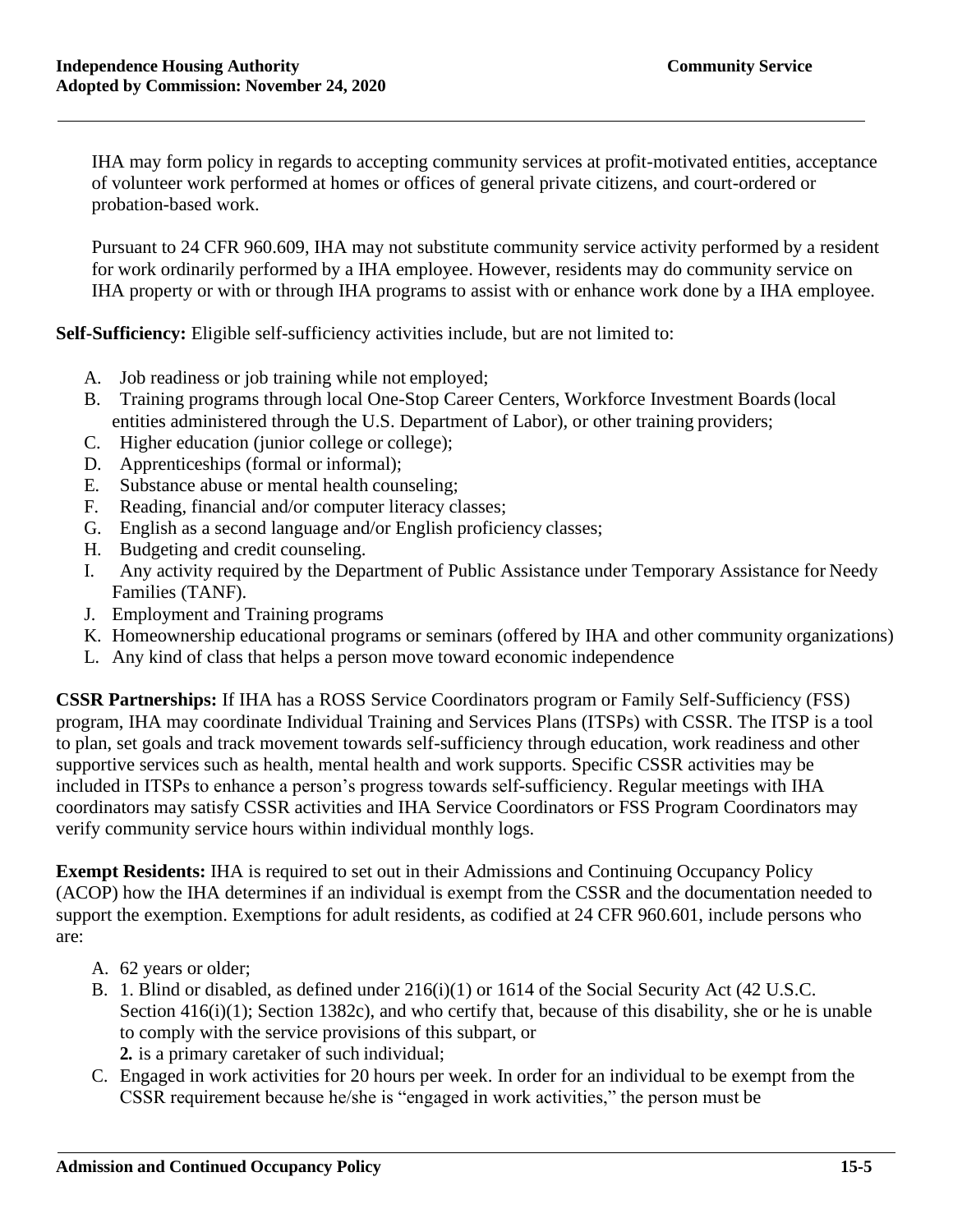participating in an activity that meets one of the following definitions of "work activity" contained in Section 407(d) of the Social Security Act (42 U.S.C. Section 607(d)):

- 1. Unsubsidized employment;
- 2. Subsidized private-sector employment;
- 3. Subsidized public-sector employment;
- 4. Work experience (including work associated with the refurbishing of publicly assisted housing) if sufficient private sector employment is not available;
- 5. On-the-job-training;
- 6. Job-search;
- 7. Community service programs;
- 8. Vocational educational training (not to exceed 12 months with respect to any individual);
- 9. Job-skills training directly related to employment;
- 10. Education directly related to employment in the case of a recipient who has not received a high school diploma or a certificate of high school equivalency;
- 11. Satisfactory attendance at secondary school or in a course of study leading to a certificate of general equivalency, in the case of a recipient who has not completed secondary school or received such a certificate;
- D. Able to meet requirements under a State program funded under part A of title IV of the Social Security Act (42 U.S.C. Section 601 et seq.) or under any other welfare program of the State in which PHA is located including a State-administered Welfare-to-Work program; or,
- E. A member of a family receiving assistance, benefits, or services under a State program funded under part A of title IV of the Social Security Act (42 U.S.C. Section 601 et seq.), or under any other welfare program of the State<sup>1</sup> in which the PHA is located, including a State-administered Welfareto-Work program, and has not been found by the State or other administering entity to be in noncompliance with such a program.
- F. HUD has determined that the Supplemental Nutrition Assistance Program (SNAP) qualifies as a welfare program of the state. Therefore, if a tenant is a member of family receiving assistance under SNAP, and has been found by the administering State to be in compliance with the program requirements, that tenant is exempt from the CSSR. (PIH2015-12)

IHA must describe in its CSSR policy the process to determine which family members are exempt from the requirement, as well as the process for determining any changes to the exempt status of the family member. IHA provides the family a copy of CSSR policy at initial application and secure certification of receipt as shown in Attachment A, (see 24 CFR 960.605(c)(2)).

IHA makes the final determination whether to grant an exemption from the community service requirement. If a resident does not agree with the IHA's determination, the resident may dispute the decision through the IHA's Grievance Procedures (see 24 CFR Part 966 Subpart B, 24 CFR 960.607(b).

Each adult member of the household must sign a Community Service Exemption Certification at each annual recertification or if they become an "exempt adult" at any time between recertification that the status should change.

At least 30 days before the annual reexamination and/or lease expiration, the IHA reviews the exempt or nonexempt status and compliance of family members (see 24 CFR  $960.605(c)(3)$ ).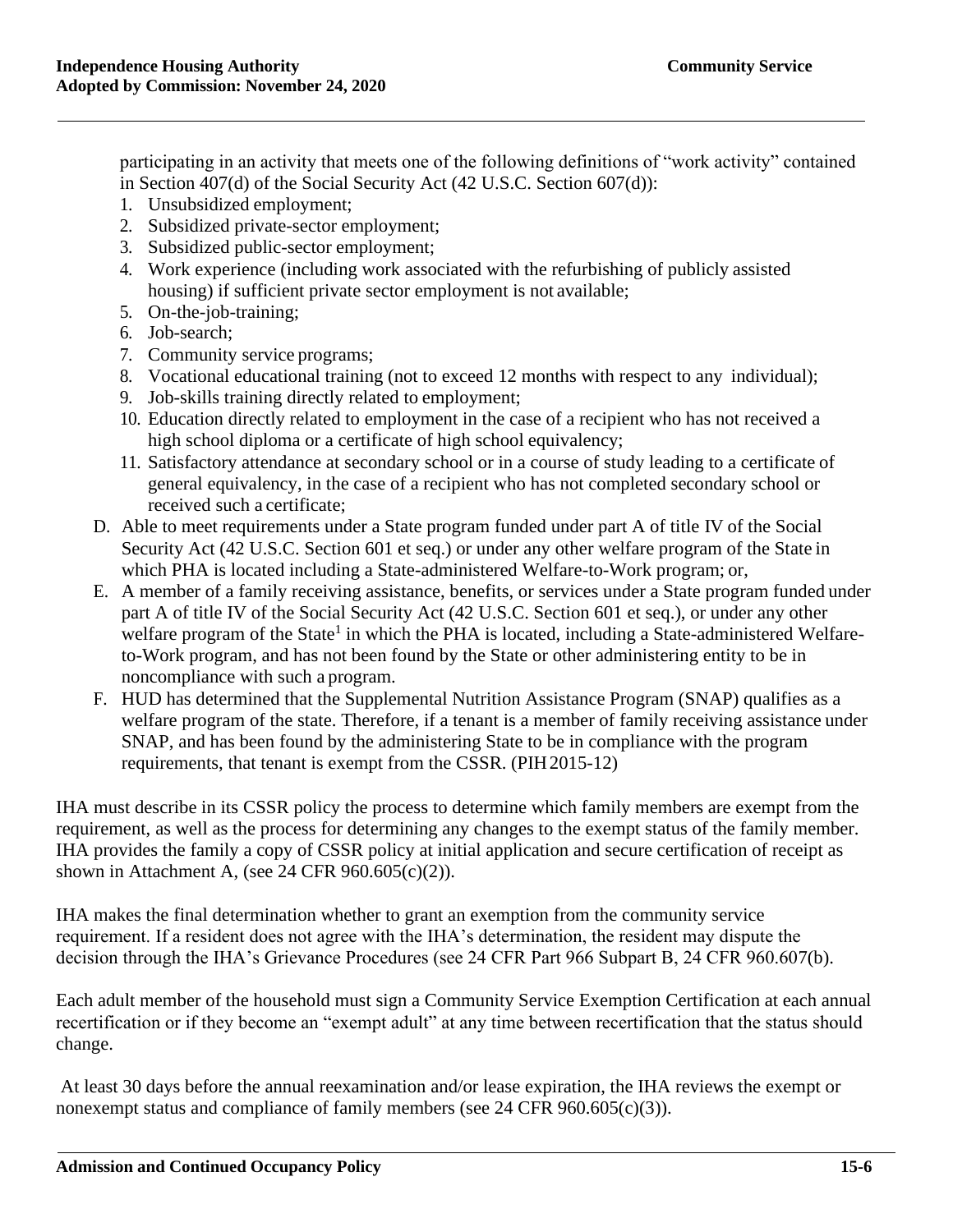**Resident Responsibilities at Lease Execution or Re-examination:** At lease execution or re-examination, after the effective date of the adopted policy, all adult members (18 or older) of a public housing resident family must:

- A. Provide documentation, if applicable, that they qualify for an exemption; (Documentation provided by the tenant will be used by the IHA to determine whether the tenant is exempt from the CSSR) and,
- B. Sign a certification that they have received and read the policy and understand that if they are not exempt, failure to comply with the community service requirement will result in nonrenewal of their lease, per 24 CFR  $966.4(1)(2)(iii)(D)$ .

When a non-exempt person becomes exempt, it is his or her responsibility to report this to the IHA and provide documentation. When an exempt person becomes non-exempt, it is his or her responsibility to report this to the IHA as soon as possible.

**Documentation of CSSR Completion:** IHA must include in the CSSR policy that exemption/CSSR completion is verified annually by the IHA. At least 30 days before the annual reexamination and/or lease expiration, the IHA reviews the exempt or nonexempt status and compliance of non-exempt family members (see 24 CFR 960.605 $(c)(3)$ ). At each regularly scheduled rent re-examination, each non-exempt family member presents a signed certification or self-affidavit on a form provided by the IHA of CSSR activities performed over the previous twelve (12) months. IHA will allow the use of the self-certifications. When required, IHA must obtain third-party verification of CSSR completion administered through outside organizations. The IHA has developed a standardized form with places for signature confirmation by supervisors, instructors, or counselors certifying the number of hours contributed. Additional supporting documentation may be requested of the resident to verify CSSR participation or exempt status or if allowed, self-certification. Copies of the certification forms and supporting documentation will be retained in tenant file or community service file.

### **B. IHA REQUIREMENTS OF THE PROGRAM**

- 1. The eight- (8) hours per month may be either volunteer service or self-sufficiency program activity or a combination of the two.
- 2. At least eight (8) hours of activity must be performed each month. An individual may skip a month and then double up the following month as long as the 96 hours are performed within the 12month period.
- 3. Activities must be performed within the community and not outside the jurisdictional area of IHA.
- 4. Family obligations
	- At lease execution or re-examination, all adult members (18 or older) of a public housing resident family must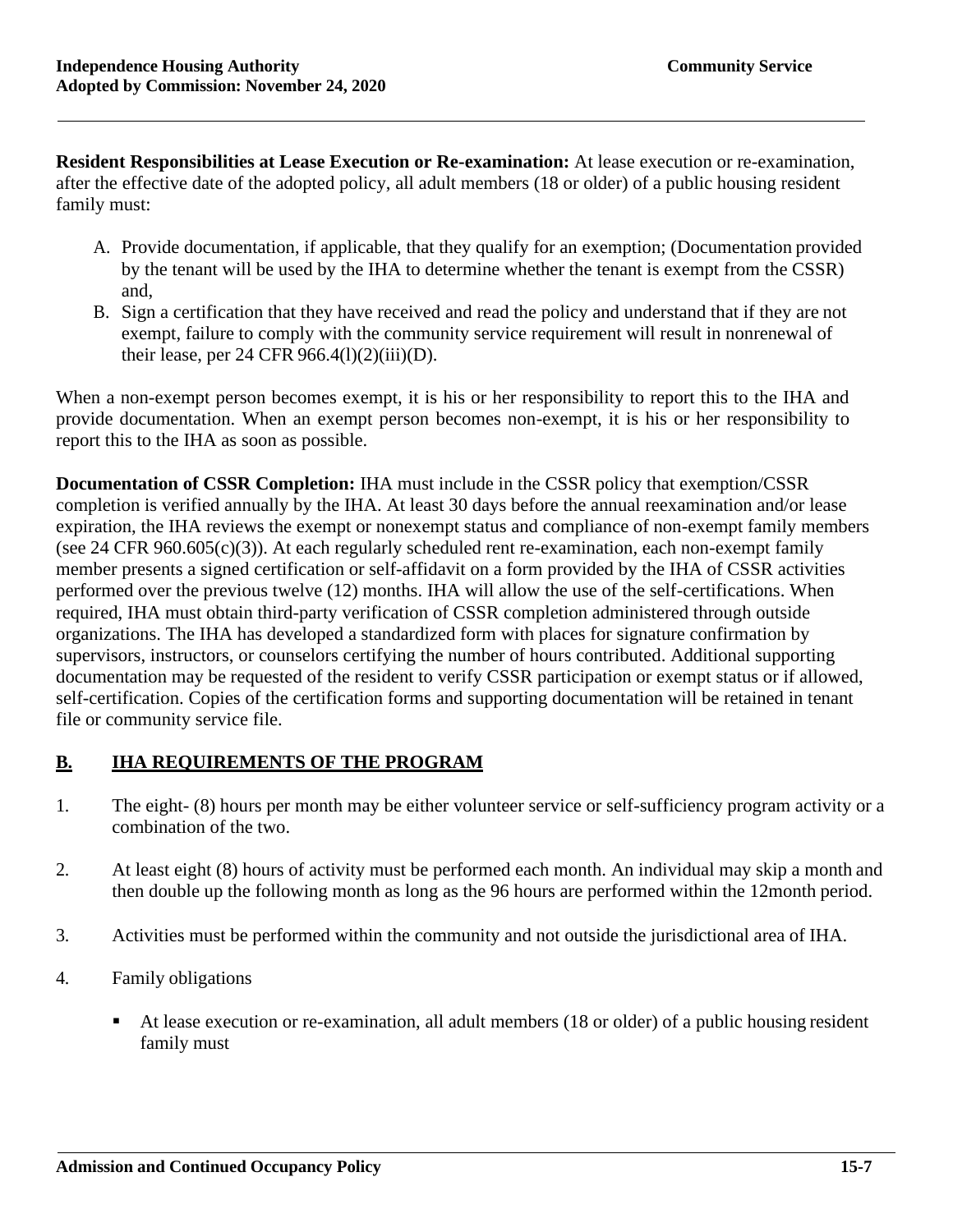- 1) Provide documentation that they are exempt from Community Service requirement, if they qualify for an exemption, and;
- 2) Sign a certification that they have received and read this policy and understand that if they are not exempt, failure to comply with the Community Service requirement will result in non-renewal of their lease.
- At each annual re-examination, non-exempt family members must present a completed documentation form (to be provided by IHA's recertification area) of activities performed over the previous twelve (12) months, or if allowed by HUD, a self-certification. This form may include places for signatures of supervisors, instructors, or counselors certifying to the number of hours contributed. If allowed by HUD, the family member may provide self-certification.
- **If a family member is found to be noncompliant at re-examination, he/she and the Head of** Household will sign an agreement with IHA to make up the deficient hours over the next twelve- (12) month period or certify that the non-compliant family member is no longer in the household.
- 5. Change in exempt status:
	- $\blacksquare$  If, during the twelve- (12) month period, a non-exempt person becomes exempt, it is his/her responsibility to report this to the management office and provide documentation of such.
	- $\blacksquare$  If, during the twelve- (12) month period, an exempt person becomes non-exempt, it is his/her responsibility to report this to the management office. IHA will provide the person with the Recording/Certification documentation form and a list of agencies in the community that provide volunteer and/or training opportunities.

### **C. IHA OBLIGATIONS**

- 1. To the greatest extent possible and practicable, IHA will:
	- Provide names and contacts at agencies that can provide opportunities for residents, including disabled, to fulfill their Community Service obligations. (According to the Quality Housing and Work Responsibility Act, a disabled person who is otherwise able to perform community service is not necessarily exempt from the Community Service requirement).
	- Provide opportunities for volunteer service or self-sufficiency programs.
- 2. IHA offices will provide the family with: Community Service Exemption Certification Form; Community Service Compliance Certification Form ; Record and Certification of Community Service and Self-Sufficiency Activities Form; and Caretaker Verification for Community Service Exemption Form; and a copy of this policy at initial application and at lease execution.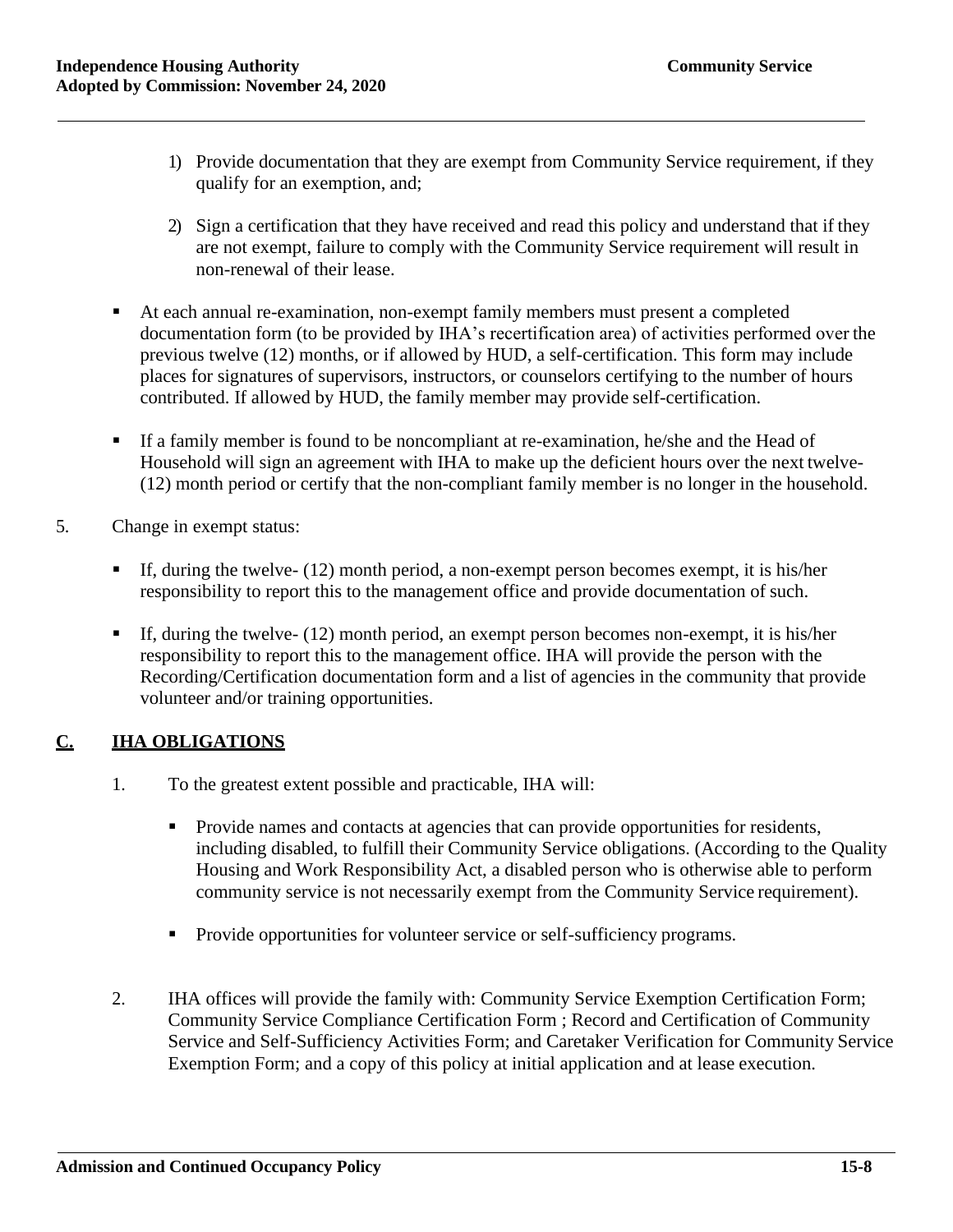- 3. IHA's Executive Director or their designee will make the final determination as to whether or not a family member is exempt from the Community Service requirement. Residents may use the Grievance Procedure if they disagree with IHA's determination.
- 4. Non-compliance of family member. The responsibility for enforcement will be with the IHA.
	- At least thirty (30) days prior to annual re-examination and/or lease expiration, IHA will begin reviewing the exempt or non-exempt status and compliance of family members.
	- **•** If IHA finds a family member to be non-compliant, the IHA will enter into an agreement with the non-compliant member and the head of household to make up the deficient hours over the next twelve- (12) month period.
	- If, at the next annual reexamination, the family member still is not compliant, the lease will not be renewed, unless the non-compliant member agrees to move out of the unit and a new lease is signed with the family amending its composition accordingly.
	- **The family may use the Grievance Procedure to appeal the lease termination, after attending** a private conference with the IHA representative.

**Noncompliant Residents:** IHA may not evict a family due to CSSR non-compliance. However, if PHA finds a tenant is non-compliant with CSSR, then the IHA must provide written notification to the tenant of the noncompliance which must include:

- A. A brief description of the finding of non-compliance with CSSR.
- B. A statement that the IHA will not renew the lease at the end of the current 12-month lease term unless the tenant enters into a written work-out agreement with the IHA or the family provides written assurance that is satisfactory to the IHA explaining that the tenant or other noncompliant resident no longer resides in the unit. Such written work-out agreement must include the means through which a noncompliant family member will comply with the CSSR requirement.

The tenant may request a grievance hearing on the IHA determination, in accordance with 24 CFR Part 966, subpart B, and the tenant may exercise any available judicial remedy to seek timely redress for the IHA's nonrenewal of the lease because of such determination.

**Enforcement Documentation:** Should a family member refuse to sign a written work-out agreement, or fail to comply with the terms of the work-out agreement, IHA is required to initiate termination of tenancy proceedings at the end of the current 12-month lease (see 24 CFR 966.53(c)) due to the fact that the family is failing to comply with lease requirements. When initiating termination of tenancy proceedings, the IHA will provide the following procedural safeguards:

- A. Adequate notice to the tenant of the grounds for terminating the tenancy and for non-renewal of the lease;
- B. Right of the tenant to be represented by counsel;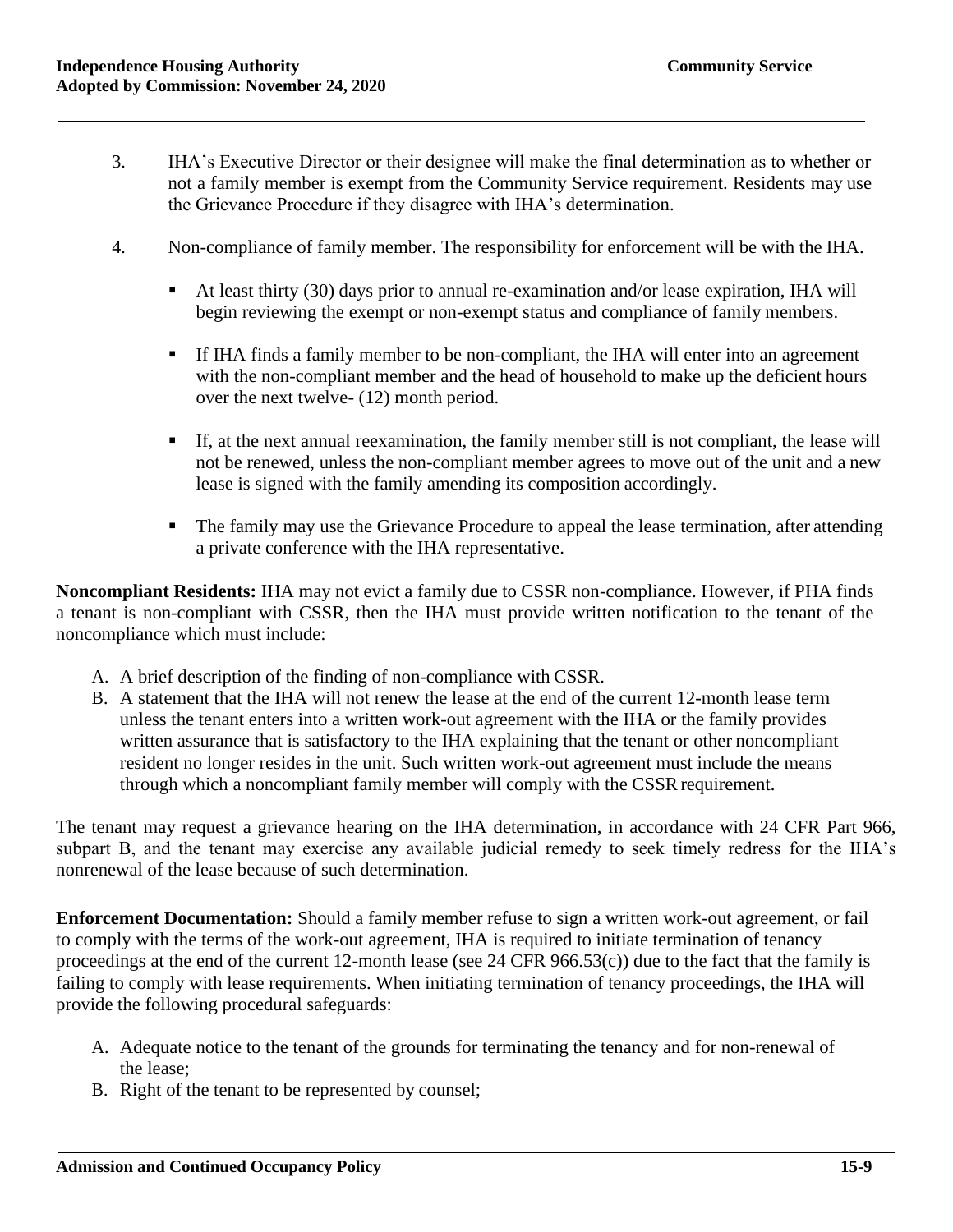- C. Opportunity for the tenant to refute the evidence presented by the IHA, including the right to confront and cross-examine witnesses and present any affirmative legal or equitable defense which the tenant may have; and,
- D. A decision on the merits.

#### **Sanctions Against PHAs**

Section 6(j)(4)(A) of the United States Housing Act of 1937 provides sanctions against any housing authority failing to comply substantially with any provision of the Act relating to the public housing program. Sanctions include, but are not limited to, terminating, withholding, or reducing assistance payments. These sanctions are applicable to housing authorities failing to substantially comply with the CSSR requirement.

#### **Sample Universe for Determining Compliance with Self Certifications**

Below is a chart that indicates the universe and required sample sizes that must be validated by IHA annually. A CSSR universe would be the number of age eligible residents that have submitted a self- certification. For universe sizes that fall between the universe sizes listed in the chart below, PHAs should utilize the sample size for the next largest universe size. For example, a PHA with a sample size of 27 self-certifications must validate at least 21 self-certifications.

See Next Page for Universe Size Chart: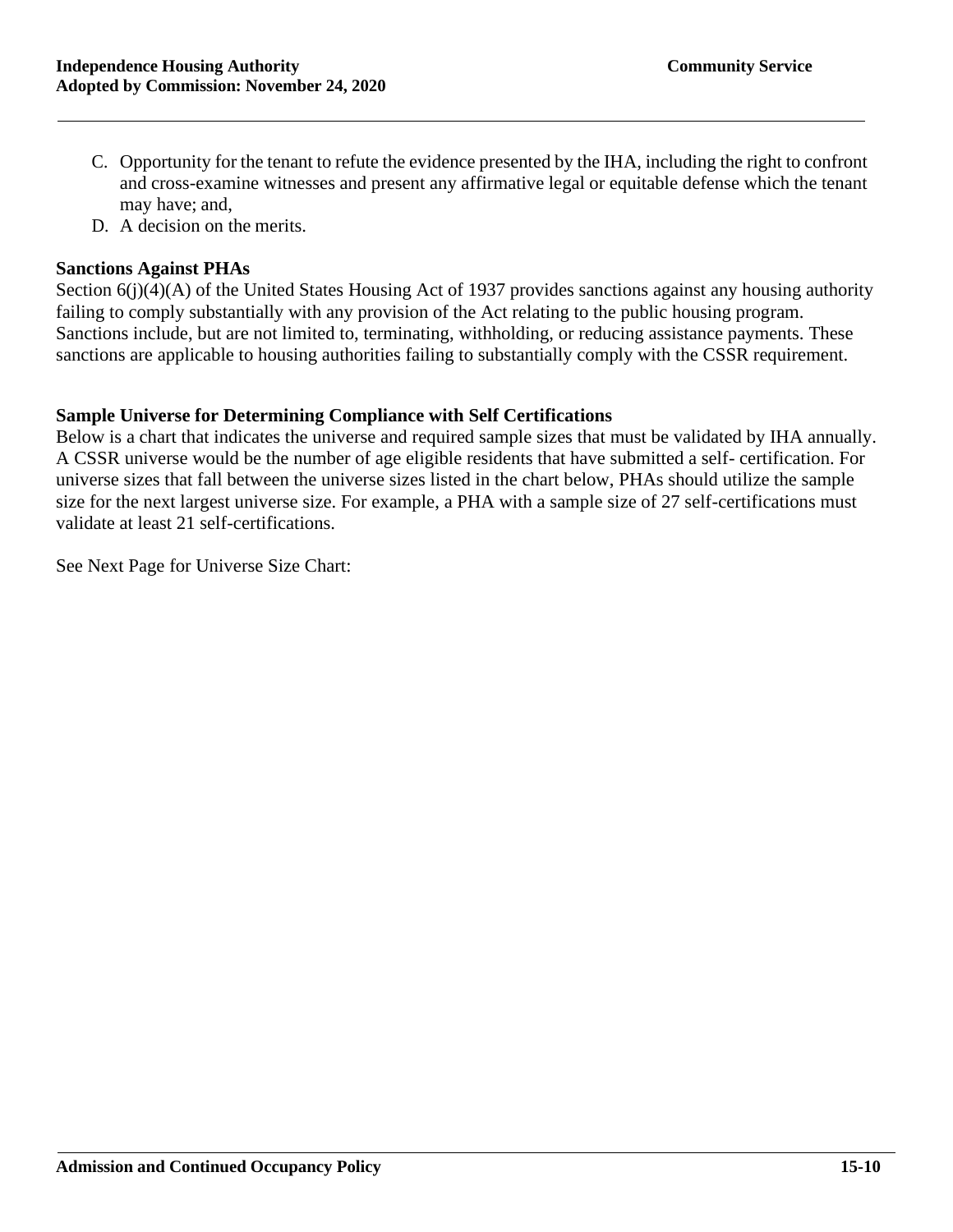| <b>Universe</b> | <b>Sample Size</b> |
|-----------------|--------------------|
| <b>Size</b>     | <b>AT LEAST</b>    |
| $\leq 10$       | ALL                |
| 15              | 13                 |
| 20              | 16                 |
| 25              | 19                 |
| 30              | 21                 |
| 35              | 24                 |
| 40              | 26                 |
| 50              | 29                 |
| 60              | 33                 |
| 100             | 41                 |
| 150             | 47                 |
| 200             | 51                 |
| 250             | 54                 |
| 300             | 56                 |
| 350             | 57                 |
| 400             | 58                 |
| 450             | 59                 |
| 500             | 60                 |
| 600             | 61                 |
| 700             | 62                 |
| 800             | 63                 |
| 900             | 63                 |
| 1000            | 64                 |
| 1500            | 65                 |
| 2500            | 66                 |
| 3500            | 67                 |
| 4000            | 67                 |
| 5000            | 67                 |
| 6000            | 67                 |
| 6500            | 67                 |
| $\geq 7000$     | 68                 |

## **D. FORMS**

The following forms shall be used to process and account for community service requirements.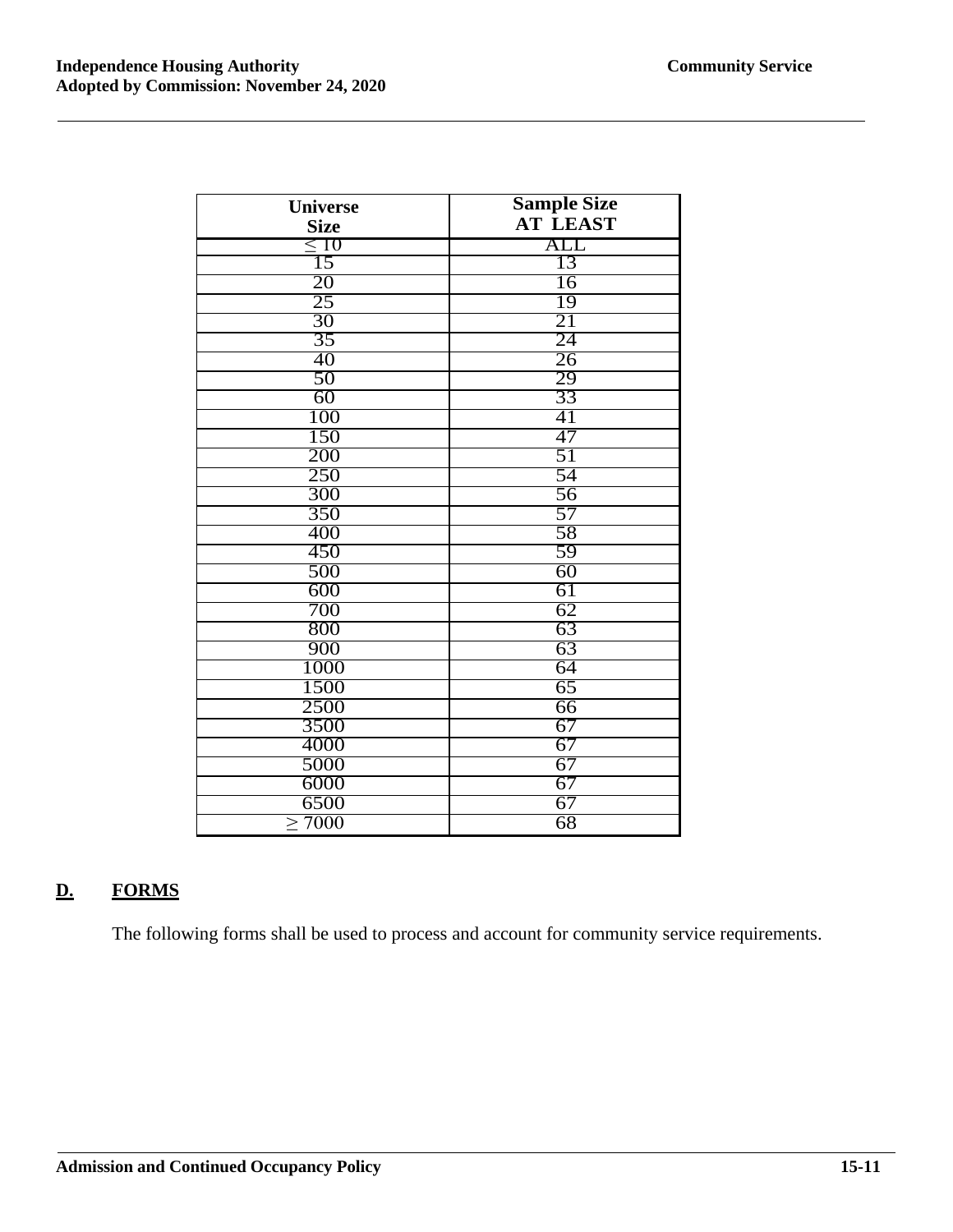

4215 S. Hocker Dr, Bldg. 5, Independence, MO 64055 Telephone (816) 836-9200  $\div$  Fax (816) 988-2540  $\div$  TTY 711

**EXECUTIVE DIRECTOR** Michael S. Bishop

#### ATTACHMENT "A"

Dear Mr./Ms.

Congratulations, and welcome to the Independence Housing Authority (IHA) Public Housing Program. We are happy that you have selected the IHA as your primary place of residency. We want to make every effort to ensure that your housing experience with us is safe, decent and above all, amicable. However, this can only be accomplished through our joint efforts. Therefore, we need your assistance.

During your Public Housing Orientation, the IHA staff, informed you about certain provisions of your lease; i.e. tenant obligations and landlord obligations; both of which must be followed in order to create the kind of housing experience you can enjoy. One of your obligations is the performance of 8 hours of community service. Housing and Urban Development (HUD) has mandated that every adult member of the household who is 18 years old or older who is not exempt from the following criteria MUST complete 8 hours of community service. The only persons who would not be required to complete these hours are persons who are:

- $\geq$  62 years old or older
- $\triangleright$  Blind or disabled or caretaker of such individual
- ➢ Engaged in work activities (ask your manager for a list of qualified work activities)
- $\triangleright$  Exempted under the provisions of the regulations or PIH 2015-12 or PIH

If you need to know if you are or are not required to perform these 8 hours of community service a month, you should contact your public housing manager as soon as possible. He or she will be glad to provide you with the necessary paperwork to fulfill the Mandatory Community Service Requirements.

Your failure to complete this HUD-Mandatory Community Service requirement could result in the refusal to renew your lease or eviction. Please, let's make every effort to keep you in compliance with the requirements of your lease.

Any questions, explanations or clarifications should be addressed with your manager. Again, thank you for your cooperation in this matter.

Sincerely,

Manager's name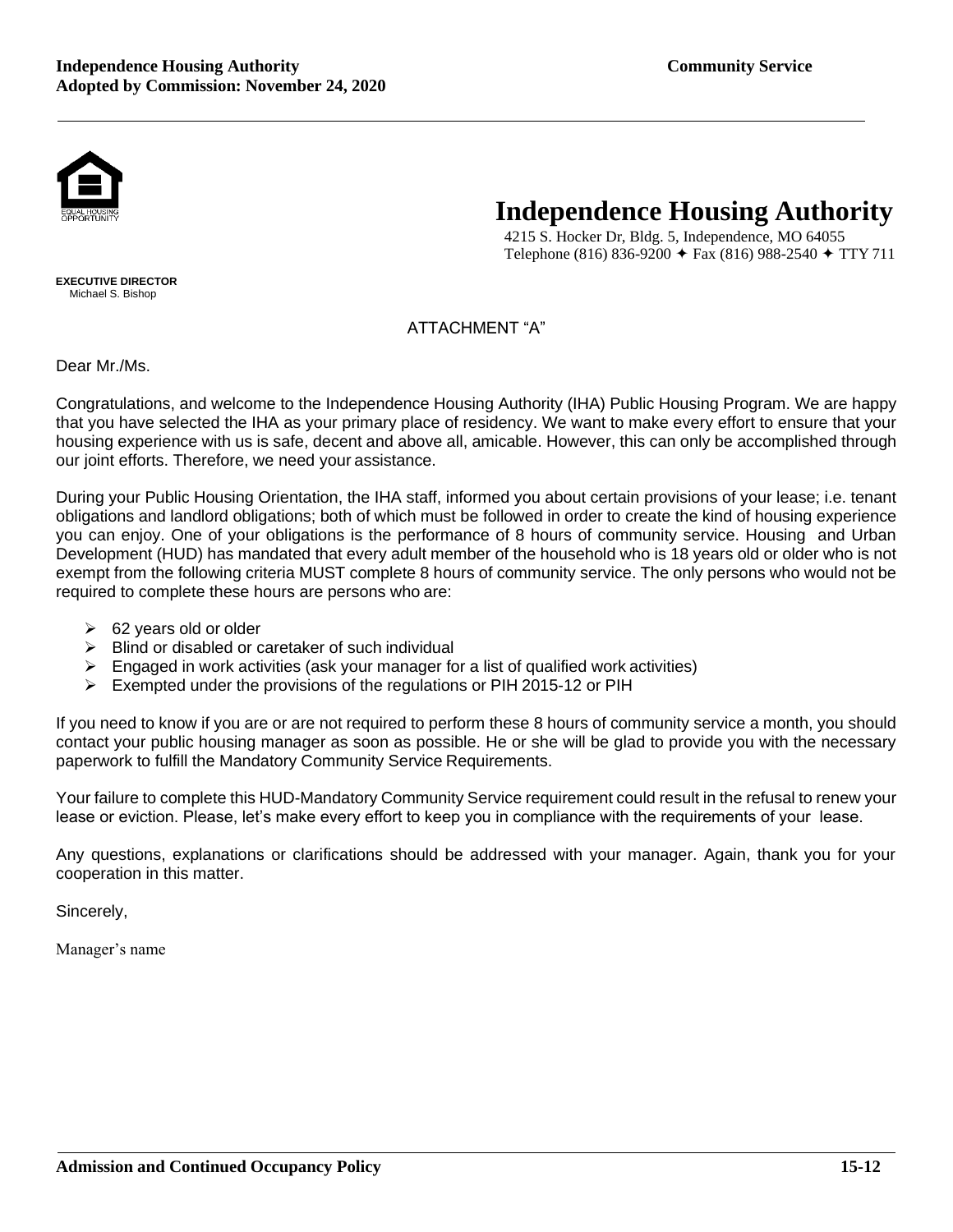

**EXECUTIVE DIRECTOR** Michael S. Bishop

## **Independence Housing Authority**

 4215 S. Hocker Dr., Bldg. 5, Independence, MO 64055 Telephone (816) 836-9200  $\div$  Fax (816) 988-2540  $\div$  TTY 711

Attachment "A"

Community Services and Self-Sufficiency RequirementCertification For Non-Exempt Individuals

# **Entrance Acknowledgement**

Date: Participant Name:

I have received and read the Community Service and Self Sufficiency Requirement (CSSR). I understand that as a resident of public housing, I am required by law to contribute 8 hours per month (96 hours over the course of every 12-month period) of community service or participate in an economic self-sufficiency program. I further understand that if I am not exempt, failure to comply with CSSR is grounds for lease nonrenewal. I understand that I may submit a self- certification of compliance with the CSSR, and that my self-certification of compliance may be subject to validation with the organization for which I completed the required hours. My signature below certifies I received notice of this requirement at the time of initial program participation.

| Applicant                 | Date |
|---------------------------|------|
| Spouse                    | Date |
| Co-Head of Household      | Date |
| <b>IHA Representative</b> | Date |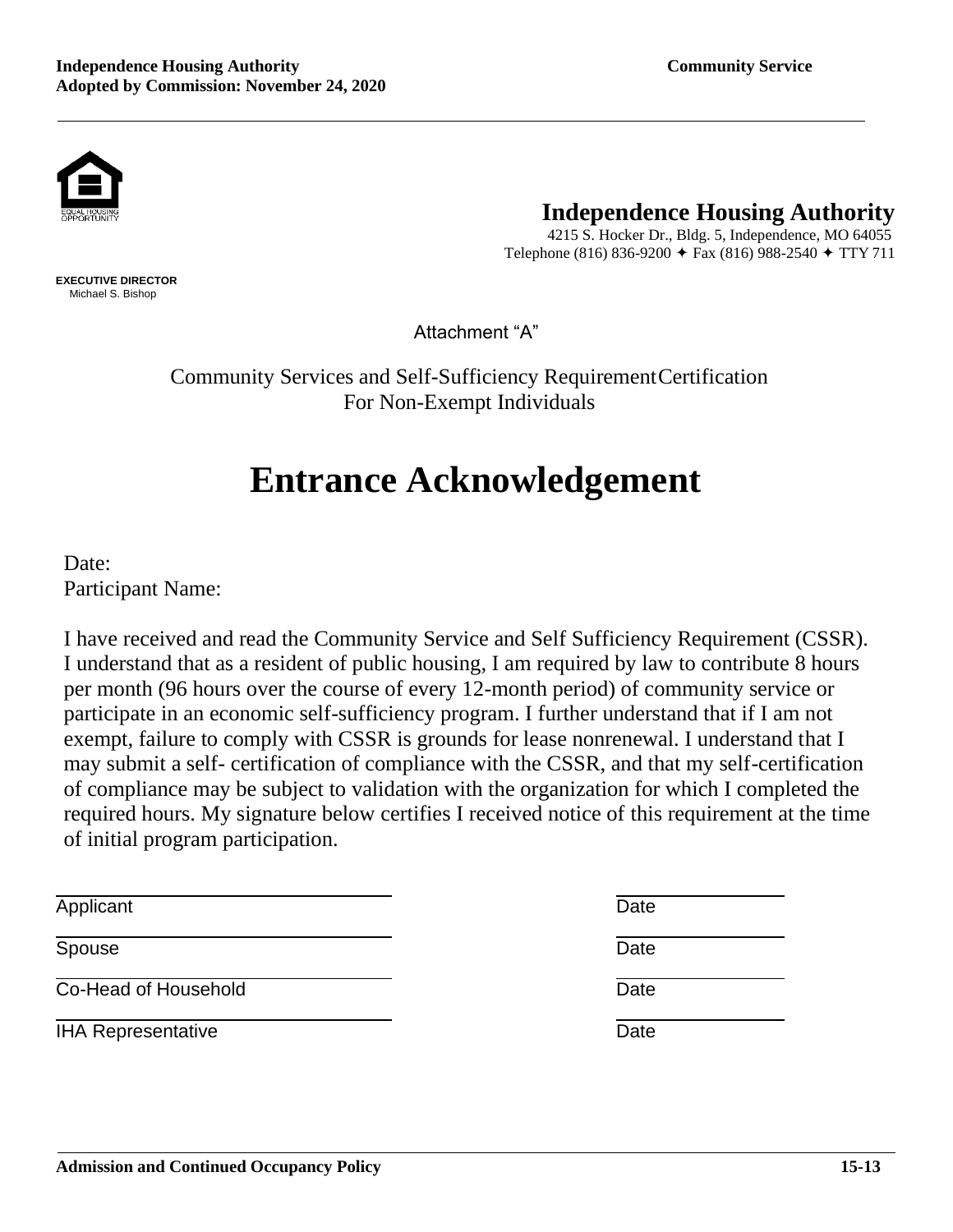

**EXECUTIVE DIRECTOR** Michael S. Bishop

## **Independence Housing Authority**

 4215 S. Hocker Dr., Bldg. 5, Independence, MO 64055 Telephone (816) 836-9200  $\div$  Fax (816) 988-2540  $\div$  TTY 711

ATTACHMENT "B"

# **Annual Renewal at Recertification**

Community Services and Self-Sufficiency Requirement Certification For Non-Exempt Individuals

Date: Participant Name:

I understand that as a resident of public housing, I am required by law to contribute 8 hours per month (96 hours over the course of every 12-month period) of community service or participate in an economic self-sufficiency program. I further understand that if I am not exempt, failure to comply with CSSR is grounds for lease nonrenewal. I understand that I may submit a self- certification of compliance with the CSSR, and that my self-certification of compliance may be subject to validation with the organization for which I completed the required hours. My signature below certifies I received notice of this requirement at the time of initial program participation.

| Signature:         |  |
|--------------------|--|
| Date of Signature: |  |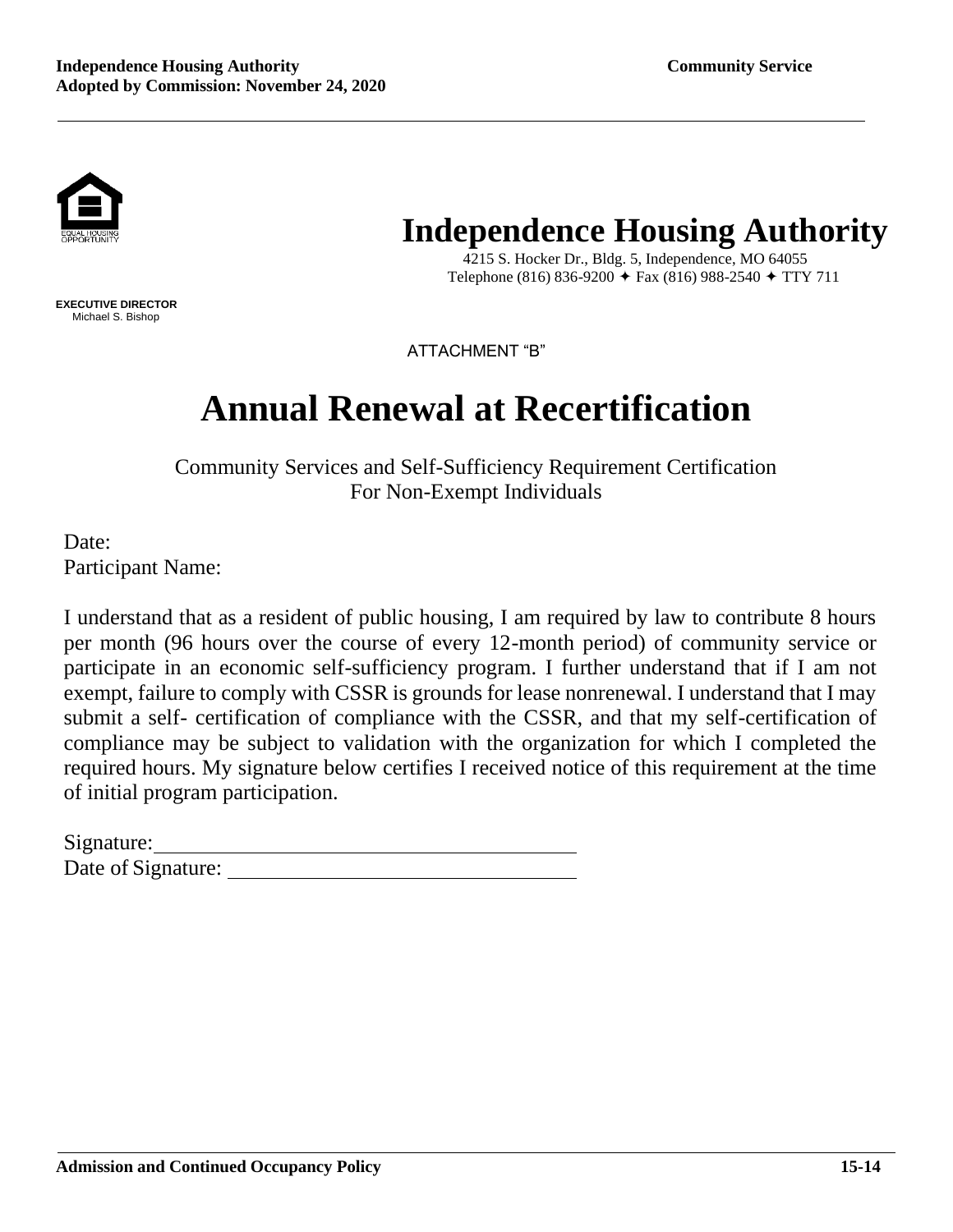

4215 S. Hocker Dr., Bldg., 5, Independence, MO 64055 Telephone (816) 836-9200  $\div$  Fax (816) 988-2540  $\div$  TTY 711

**EXECUTIVE DIRECTOR** Michael S. Bishop

## **Community Service Compliance Certification**

I/We hereby certify that I/We have received a copy of, have read and understand the contents of the Independence Housing Authority's Community Service/Self Sufficiency Policy.

I have received and read the Community Services and Self Sufficiency Requirement. I understand that as a resident of public housing, I am required by law to contribute 8 hours per month (96 hours per year) of community service or participate in an economic self-sufficiency program. I further understand that if I am not exempt, failure to comply with CSSR is grounds for lease nonrenewal. My signature below certifies I received notice of this requirement at the time of initial program participation.

I/We understand that this is a requirement of the Quality Housing and Work Responsibility Act of 1998 and that if I/We do not comply with this requirement, our lease will not be renewed and I/We will be evicted.

| Head of Household's Name    | Date |
|-----------------------------|------|
| Spouse's Name               | Date |
| Co-Head of Household's Name | Date |
| <b>IHA Representative</b>   | Date |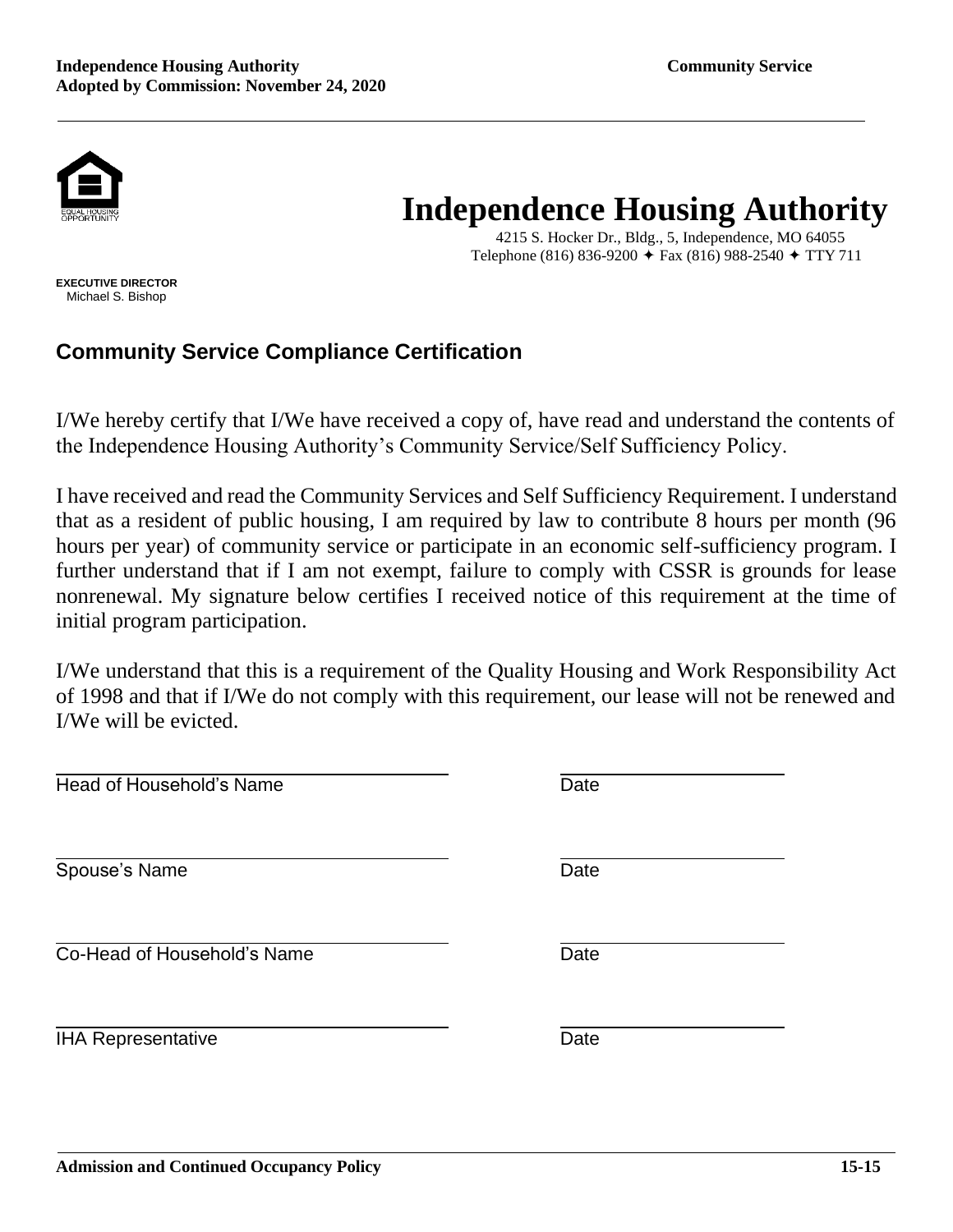

 4215 S. Hocker Dr., Bldg. 5, Independence, MO 64055 Telephone (816) 836-9200  $\div$  Fax (816) 988-2540  $\div$  TTY 711

**EXECUTIVE DIRECTOR** Michael S. Bishop

#### **Community Service Exemption Certification**

I, the same of the set of the set of the set of the set of the set of the set of the set of the set of the set of the set of the set of the set of the set of the set of the set of the set of the set of the set of the set o

#### (Tenant's Name)

exemption from the Community Service requirement for the following reason:

- ❑ I am 62 years old or older
- ❑ I have a disability which prevents me from working (Certification of Disability Form will serve as documentation)
- ❑ I am currently working (employment verification form will serve as documentation)
- ❑ I am participating in a Welfare to Work Program (may provide verification letter from agency)
- ❑ I am receiving TANF and am participating in a required economic self-sufficiency program or work activity (Must provide verification from the funding agency that you are complying with job training or work requirements)
- ❑ I am a full time student (Must provide verification letter from institution attending)
- ❑ I am in a member of a family receiving assistance under SNAP, and has been found by the administering State to be in compliance with the program requirements.

I understand that this self-certification is subject to validation by the IHA and that they will be performing a sample audit of the self-certifications for audit. I also understand that providing false or inaccurate information is a violation of the lease and subject to termination from the program.

Tenant's Name **Date** 

**IHA Representative Date**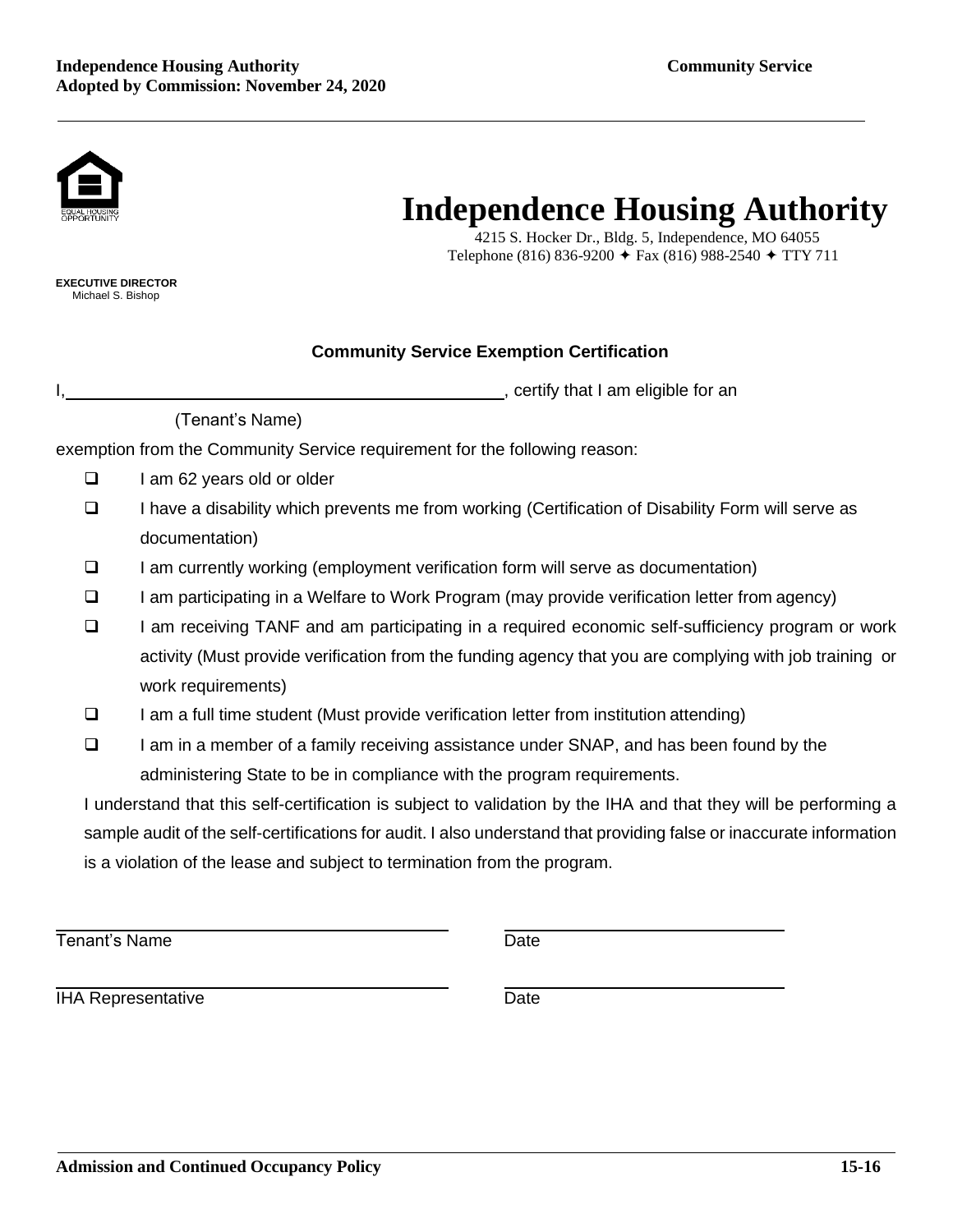

 4215 S. Hocker Dr., Bldg. 5, Independence, MO 64055 Telephone (816) 836-9200  $\div$  Fax (816) 988-2540  $\div$  TTY 711

**EXECUTIVE DIRECTOR** Michael S. Bishop

Date:

| Name:             |  |
|-------------------|--|
| Address:          |  |
| City, State, Zip: |  |

Dear

It has come to my attention that you have failed to complete the mandatory Community Service hours that are expected of you. Your failure to complete these hours can result in your being evicted from the Independence Housing Authority (IHA) public housing program.

To avoid eviction, please contact me as soon as possible to resolve this matter.

Please remember that this is a HUD-mandatory requirement and 8 hours a month (96 hours per year) must be completed. You may pick up a Community Service form at my office.

If you have any questions or need additional information, please contact me.

Sincerely,

Property Manager Independence Housing Authority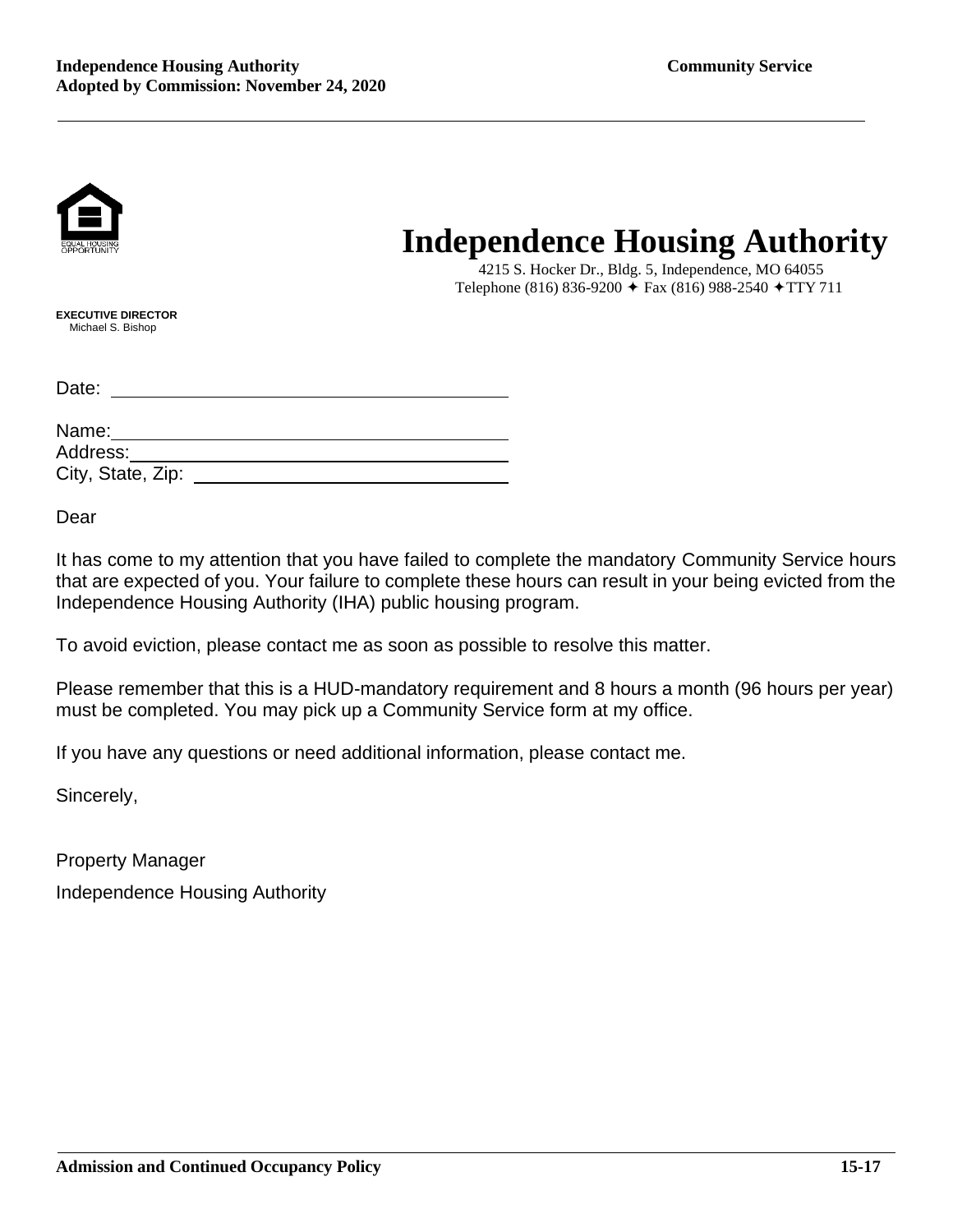## CHANGE IN STATUS FORM

## COMMUNITY SERVICE / SELF-SUFFICIENCY

Name (print) **Name** (print)

Full Address

City/State/Zip

I need to report a change of: (check the one that applies to you)

 $\Box$  a – Non-compliant become exempt

 $\Box$  b – Exempt becomes non-exempt

I understand that this self-certification is subject to validation by the IHA and that they will be performing a sample audit of the self-certifications for audit. I also understand that providing false or inaccurate information is a violation of the program and subject to termination from the program.

Signed Date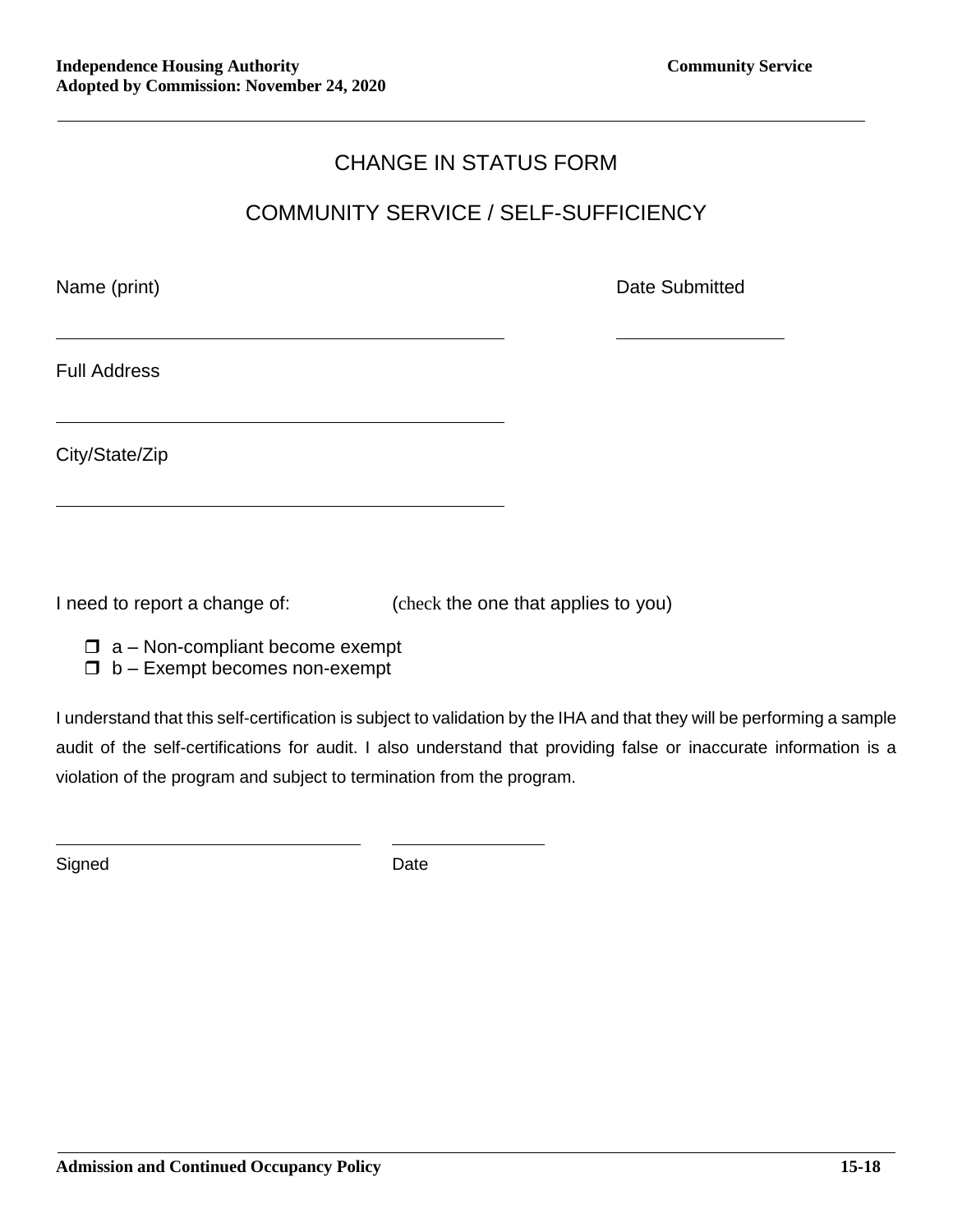| <b>INDEPENDENCE HOUSING AUTHORITY</b> |
|---------------------------------------|
| <b>COMMUNITY SERVICE FORM</b>         |

| Date<br>Received | Agency/Business/Org. | Month for which<br>hours completed | # of Hours<br>Performed |
|------------------|----------------------|------------------------------------|-------------------------|
|                  |                      |                                    |                         |
|                  |                      |                                    |                         |
|                  |                      |                                    |                         |
|                  |                      |                                    |                         |
|                  |                      |                                    |                         |
|                  |                      |                                    |                         |
|                  |                      |                                    |                         |
|                  |                      |                                    |                         |
|                  |                      |                                    |                         |
|                  |                      |                                    |                         |
|                  |                      |                                    |                         |
|                  |                      |                                    |                         |
|                  |                      |                                    |                         |

The above statements above are true and correct. I understand that this self-certification is subject to validation by the IHA and that they will be performing a sample audit of the self-certifications for verification. I also understand that providing false or inaccurate information is a violation of the program and subject to termination from the program.

Name Date Date